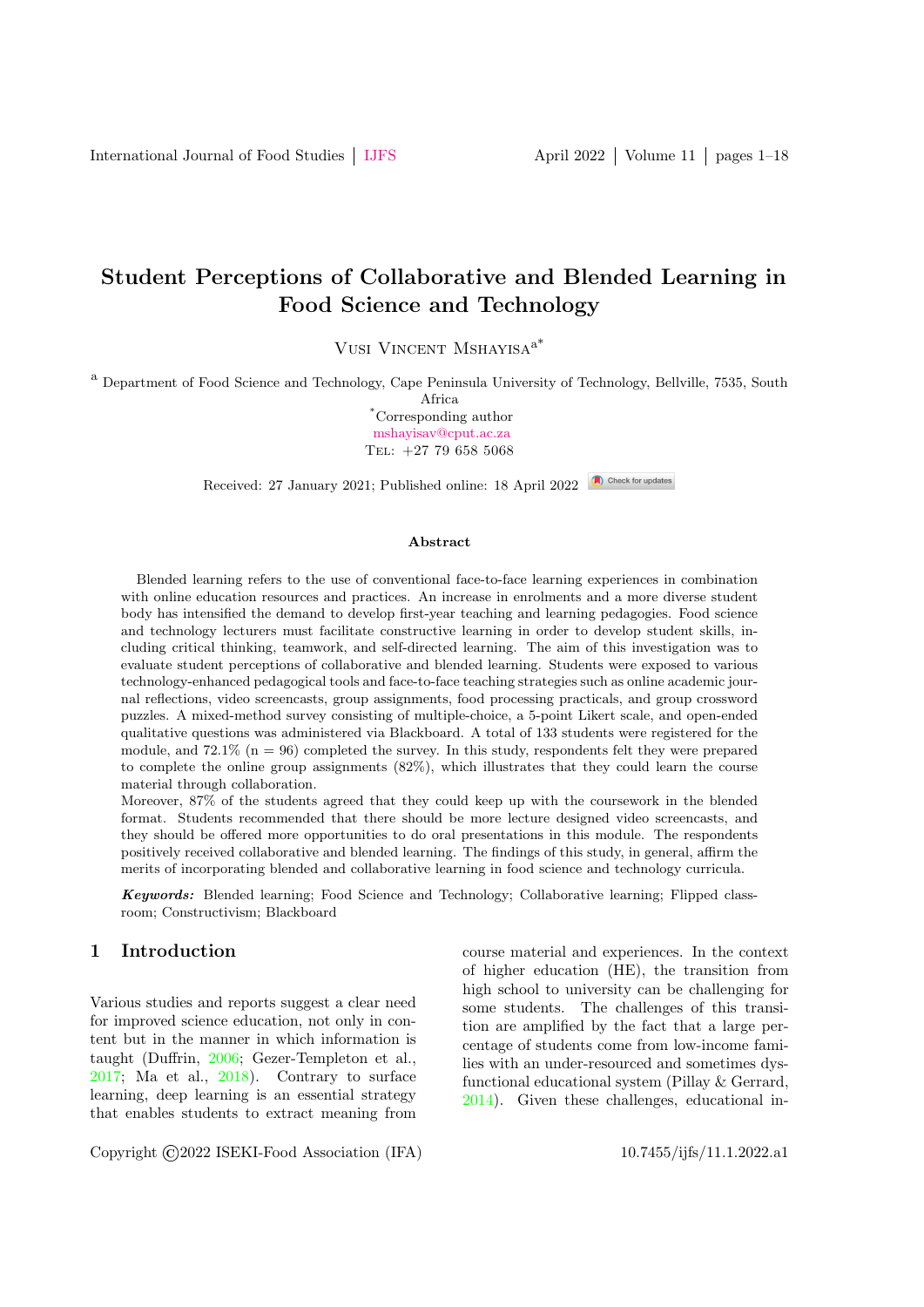#### Nomenclature

| UoT | University of Technology |  |
|-----|--------------------------|--|
|     |                          |  |

- DFST Department of Food Science and Technology
- CPUT Cape Peninsula University of Technol-

ogy MCQ Multiple Choice Question LMS Learning Management System FOT150S Food Technology 1

stitutions worldwide are increasingly embracing blended learning strategies to deliver course content to a diverse and dispersed cohort. Blended courses, which incorporate online and conventional instruction delivery, may be more conducive to classroom participation than purely online or face-to-face lessons (Bohlscheid & Davis, [2012\)](#page-14-2), and they can also be used effectively in larger classes to improve learning (Meyer et al., [2014;](#page-16-1) Okaz, [2015;](#page-16-2) Poon, [2013\)](#page-16-3). Understanding how students feel about blended learning can help inform future implementation of blended activities in food science and technology, tailoring educational activities to suit student preferences likely to increase student engagement. This paper describes a study conducted in an undergraduate food science and technology course to examine the students' perceptions of blended and collaborative learning.

## 1.1 Blended learning

From a pedagogical point of view, electronic education can shift the paradigm from passive, teacher-centred learning to active studentcentred learning (Flores et al., [2016;](#page-14-3) Kavadella et al., [2012;](#page-15-1) Liceaga et al., [2011\)](#page-15-2). This new paradigm positions students at the centre of the learning process, with models that stimulate curiosity, creativity, collaboration, and knowledge that is acquired outside the classroom. Compared to student-centred learning, the conventional didactic lecturing model with teachercentred learning seems less interesting for students in terms of motivation and achievement (Marchalot et al., [2018\)](#page-15-3). In the context of this

study, blended learning is defined as a thoughtful amalgamation of classroom face-to-face and online learning experiences with the view to enhance student learning experiences. Lecturers can combine online and face-to-face training in several ways.

Graham [\(2006\)](#page-14-4) categorizes blends into three types: facilitating blends, which concentrate on simplicity and accessibility; enhancing blends, which supplement but do not radically alter the pedagogical style; and transforming blends, which shift the instructional delivery to an active learning model. According to Graham [\(2006\)](#page-14-4), transforming blends enable students to actively build knowledge and participate in intellectual activity that would be difficult without technology.

One common form of blended learning that lecturers use allows students to complete activities online prior to face-to-face meetings to ensure that everyone is on the same page. The material can then be augmented and enriched with application-based and problem-solving exercises during class time. The flipped classroom is a term used to characterize this form of combination (Flores et al., [2016;](#page-14-3) Mason et al., [2013;](#page-16-4) Nouri, [2016\)](#page-16-5). The face-to-face time can be used to learn the material at a deeper level and link the content to broader topics (Bates, [2015;](#page-14-5) Mason et al., [2013\)](#page-16-4). Another type of blend involves teaching the course content during class time and allowing students to think critically and discuss their views about the material through online activities (Thai et al., [2017\)](#page-17-0). Under the blended learning approach, students interact using different online and offline tools (Bliuc et al., [2007;](#page-14-6) Cabero et al., [2010\)](#page-14-7). To support students'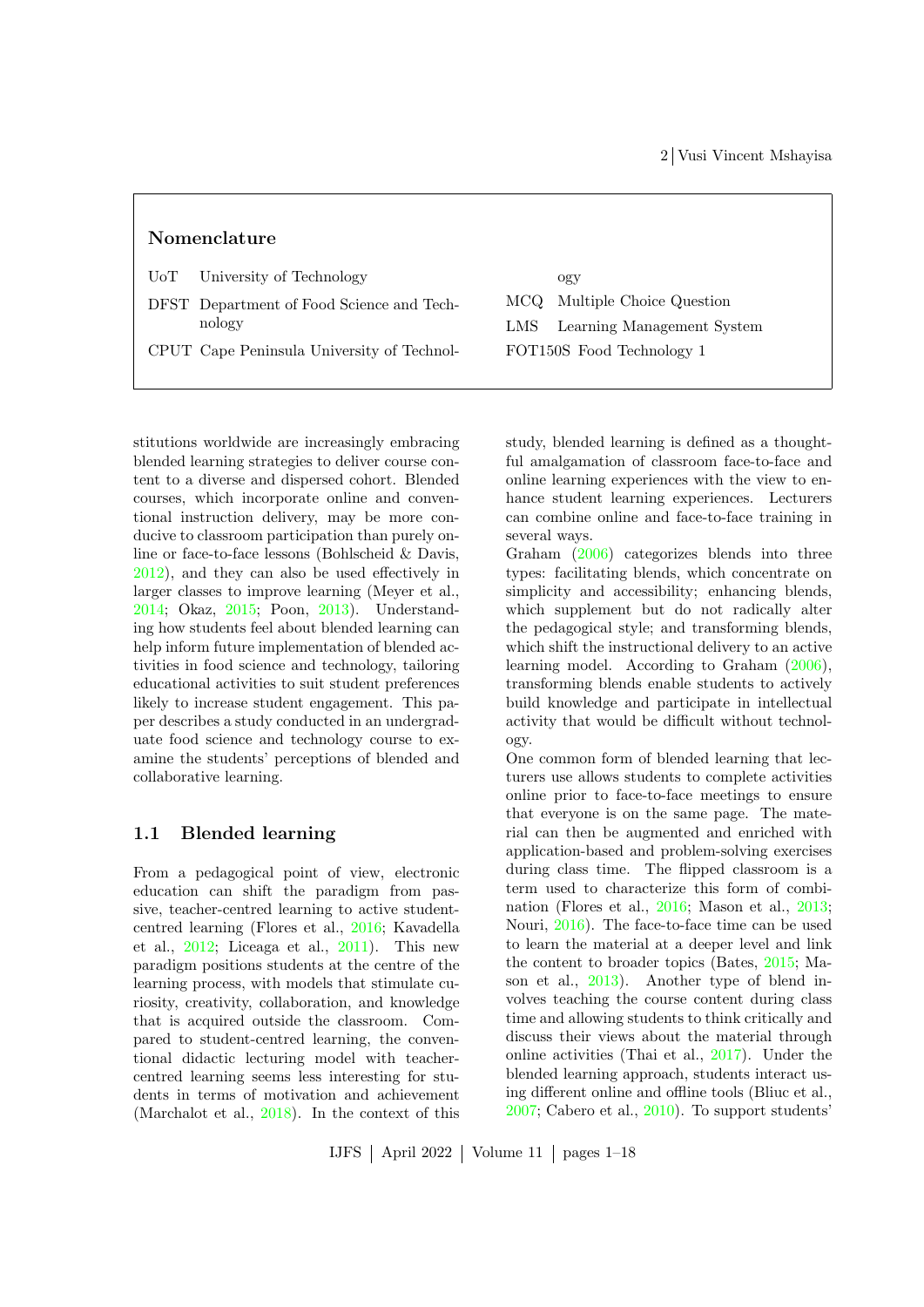needs, various forms of convergence between technology-based environments and traditional settings have been proposed, including virtual laboratories (Flint & Stewart, [2010;](#page-14-8) Hubackova & Semradova, [2016\)](#page-15-4) and flipped classrooms (He et al., [2016;](#page-15-5) Marchalot et al., [2018;](#page-15-3) Nouri, [2016\)](#page-16-5). With students' widespread use of laptops and the proliferation of low- and no-cost tools to facilitate online education, the supplemental blended learning model has more opportunities than ever before (Bailey & Smith, [2013\)](#page-13-0). Vaughan [\(2010\)](#page-17-1) offers some helpful hints for developing a blended learning atmosphere, including a thoughtful mix of asynchronous and synchronous dialogue, versatility and independence in online learning, and expert guidance in a purposeful face-to-face setting. Olmos et al. [\(2014\)](#page-16-6) suggest replacing around one out of every three lessons with mediarich online experiences, while Korte et al. [\(2016\)](#page-15-6) advocate for more student-centred learning and reshaping lecturer and student positions. Online learning involves providing students with access to learning resources, facilitating communication and collaborative working among and between students and lecturers (Smyth et al., [2012\)](#page-17-2). The benefits of blended learning pedagogy include enhanced student learning outcomes, greater flexibility for students and lecturers, reduced student withdrawal rates and an ability to foster a professional learning environment, especially when a large number of students are to be taught (Güzer & Caner,  $2014$ ; López-Pérez et al.,  $2011$ ). In food science and technology education, it is imperative to create instructional environments (classrooms) where students are actively involved and engaged in fostering student learning and critical thinking, conflict resolution, and collaboration skills among students to develop competencies in that regard, which will allow them to cope better in a working environment in the future (Ma et al., [2018\)](#page-15-0).

#### 1.2 Collaborative learning

Collaborative web-based applications have created new opportunities for students to interact with their peers, lecturers, and content. Although they are sometimes defined differently, collaborative, cooperative, and team-based learning terms are usually considered to represent the same concept (Kirschner, [2001\)](#page-15-9); in this paper, these concepts are considered comparable, and the term "collaboration" is used throughout the paper. Students engage in small-group activities to share their knowledge and expertise as part of collaborative learning. The lecturer typically works as a facilitator in these student-led events. (Kirschner, [2001;](#page-15-9) Scager et al., [2016\)](#page-16-7). Frameworks identifying the basic skills for  $21^{st}$ century learning emphasize the importance of collaboration for facing a constantly changing world (Ellis et al., [2016\)](#page-14-9). Collaborative learning provides social skills such as oral and written communication, cultural intelligence, critical thinking, problem-solving, professionalism, and teamwork, which are essential for future professional work in the field of food science and technology (Hollis & Eren, [2016\)](#page-15-10). Furthermore, collaborative learning is crucial when adapting and responding to new professional requirements of the radically changing workplace. Linton et al. [\(2014\)](#page-15-11) found that students in group settings achieved significantly better conceptual understanding compared to students in courses with an individual setting. In a study conducted by Hassanien [\(2006\)](#page-15-12), students perceived that group work fosters the development of a broader range of knowledge by encouraging discussion, clarifying ideas, and evaluating others' ideas. So and So and Brush [\(2008\)](#page-17-3) and Biggs and Tang [\(2004\)](#page-14-10) encourage interactive classrooms with learning facilitation, where students can have high-quality experiences with lecturers and receive real-time feedback. The benefits of blended learning activities for collaborative learning are captured in several studies (Ellis et al., [2016;](#page-14-9) Kirschner, [2001;](#page-15-9) Mshayisa, [2020;](#page-16-8) Osborne et al., [2018\)](#page-16-9). Some studies suggest that the mere inclusion of blended learning activities will improve the engagement of students (Owston et al., [2013\)](#page-16-10) and foster positive attitudes towards collaboration and satisfaction (So & Brush, [2008\)](#page-17-3).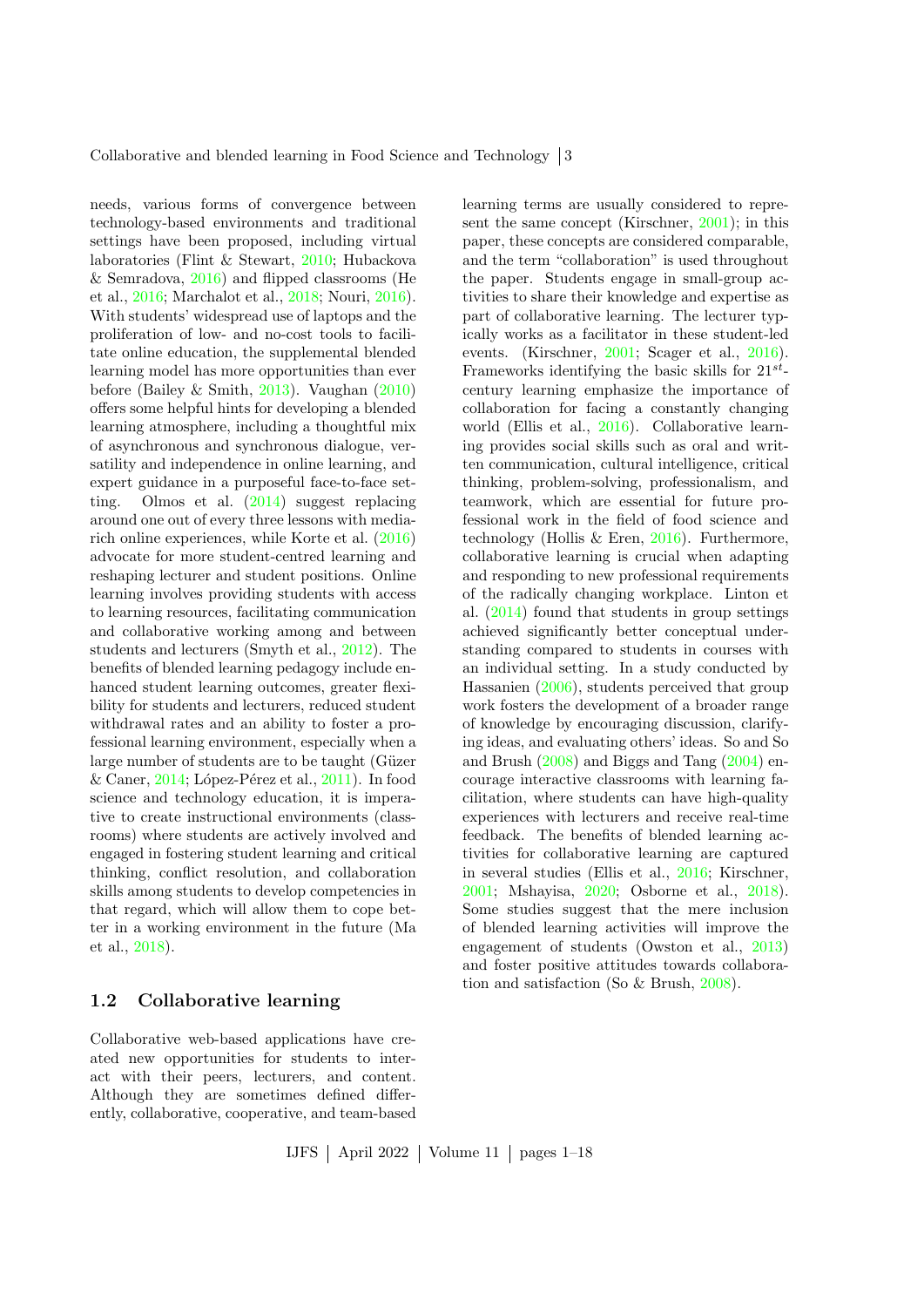#### 2 Research context

## 2.1 Theory of Change

Although blended learning has been reported in various disciplines such as nursing (Posey & Pintz, [2017\)](#page-16-11), computer engineering (Yigit et al., [2014\)](#page-17-4), language (Hassan Ja'ashan, [2015;](#page-15-13) Olivier, [2016\)](#page-16-12), just to mention a few, no studies have been reported in food science and technology programs, especially from developing countries. Food science and technology is an interdisciplinary field in which the engineering, biological, and physical sciences are used to study the properties of foods, the principles underlying food processing, and the improvement of foods for the consuming public (Campbell-Platt, [2009\)](#page-14-11). Therefore, this study aimed to investigate student perceptions of a collaborative and blended learning approach in a first-year food science and technology course at a large University of Technology (UoT). To achieve this, our primary research questions were:

- 1. What are student perceptions of blended learning?
- 2. What are student perceptions of collaborative learning?
- 3. What are student preferences on course format?

#### 3 Learning context

The research was carried out in Cape Town, South Africa, at a larger public university of technology (UoT). A blended learning approach was introduced to first-year students  $(n= 133)$  enrolled in Food Technology 1 (FOT150S) in 2018. The 20-credit course contains both theoretical and practical elements.

There are no prerequisites for FOT150S, which is a foundation module in food science and technology curricula. In order to provide a basis for potential classes, the course takes a wide view of food production and its products. The majority of students who enrol for the course have no prior knowledge of food processing terminology. Gelatinization, viscosity, filtration, retrogradation,

aseptic processing, blanching, fermentation technology, and sensory evaluation are all terms that these students are unfamiliar with. The course content and student-centred learning practices implemented in this study are housed on the course website (MyClassroom, Blackboard Inc., Washington, D.C., USA), an institutional learning management system (LMS) that supports collaborative and blended learning. Students could interact with the lecturer and with each other over discussion forums e.g. WhatsApp group for the module. Students had the opportunity to meet each other and the lecturer during weekly contact sessions that lasted 3.75 hours. In the introductory session, students received training on using Blackboard and obtained all the information required to work online. Students were expected to log on to the course individually whenever convenient, read that week's course material, download resources, and follow instructions to complete tasks. Fig. [1](#page-4-0) exhibits the teaching and learning activities implemented in FOT150S as part of blended learning pedagogy. A description of the course activities undertaken in this module is provided below.

## 3.1 Teaching and learning activities in an undergraduate food technology module

#### Face-to-face classes

Interaction among students is necessary for successful learning activities such as developing problem-solving skills, critical higher-order thinking, and knowledge application, which reflect the types of skills needed in practice (Bates, [2015;](#page-14-5) Rocca et al., [2014;](#page-16-13) Shu & Gu, [2018\)](#page-16-14). Face-to-face lectures still provide a meaningful and effective mode of supporting student learning (Thai et al., [2017\)](#page-17-0), and this conjecture was endorsed by regular lecture attendance of between 70 - 80% of students. The face-to-face activities were designed to incorporate studentcentred active learning practices. For example, student groups solved crossword puzzles to improve their food science and technology vocabulary and participated in class discussions. The lectures were supported by copies of the lecture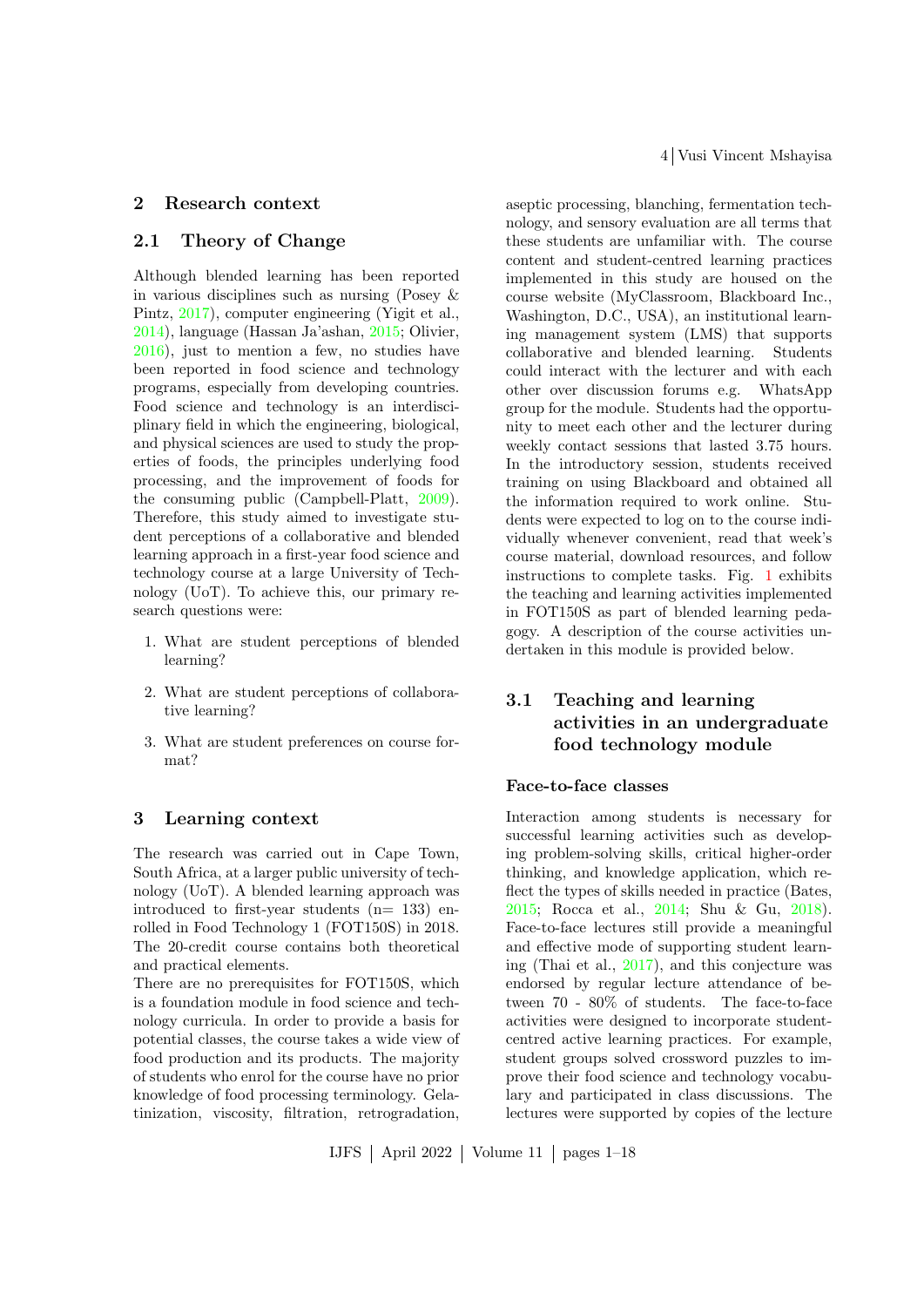

Collaborative and blended learning in Food Science and Technology  $\vert 5 \rangle$ 

<span id="page-4-0"></span>Figure 1: Online and face-to-face teaching and learning activities implemented in FOT150S

notes (as slides and handouts in PDF format) posted to the Blackboard site at least two weeks before the class time. The content was delivered using Microsoft PowerPoint presentations with infusions of multimedia and online tools such as Plickers or YouTube videos.

#### Tutorial sessions

Tutorials played a major role in integrating the teaching and learning activities with the assessment activities. Tutorial sessions (1.5-hour sessions) served to reinforce the material presented in lectures, provide a forum for students to gain assistance with progressive assessment and revision for examinations, and provide formative feedback on the progress examination. Tutorials were optional and attended by 55 - 70% of enrolled students, depending on the topics covered in the tutorial session.

#### Practical sessions

Food technology 1 (FOT150S) is a practical laboratory-focused discipline, and, as such, the practical component was an integral part of the module. During the first two practical sessions, the students were familiarised with all of the pilot plant equipment that they would later use during their practical sessions. Hygiene code of practice, laboratory conduct and pilot plant safety rules were also emphasised. These sessions include facilitators explaining the equipment, their functions, unit operations and use of the sensory evaluation facility. The equipment studied in detail includes those used to process bakery products, meat products, fermented foods, chocolatebased products and fruits and vegetables. During these sessions, the students were also exposed to the analytical equipment available to evaluate manufactured products. Instruments described and demonstrated include the refractometer, pH meter, colourimeter, viscometer, water activity meter and moisture analyser. Students were required to either watch a video (lecture prepared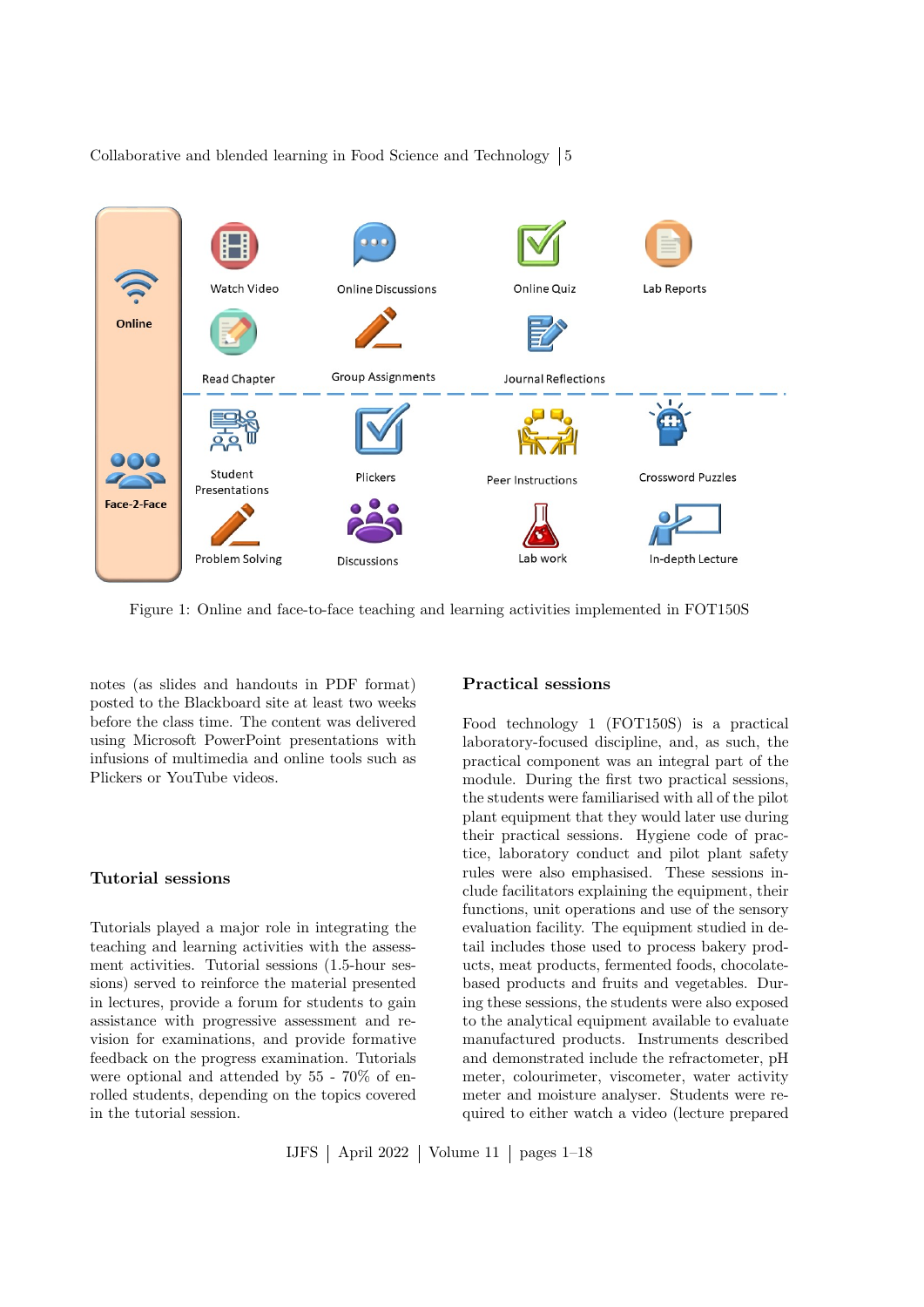screencast) or read a prepared note regarding the practical in addition to the practical manual. Screencasts were uploaded to YouTube as unlisted content and then shared via Blackboard by embedding the links. Students had a week before the practical session to familiarize themselves with the material in all of the materials, so the video links were triggered a week before the practical session. A pre-practical quiz on Blackboard was completed individually as a requirement for the practical to be conducted with the view to ensure adequate preparation and gauge understanding of the content. During practical sessions, students were placed in groups (6 students) to provide experience in building an effective team, sharing a workload, and dealing with team problems. The team organization facilitates overall learning, as many students learn by explaining concepts to their teammates and by having concepts explained to them by teammates. Following the Journal of Food Science manuscript submission format, a group practical report written as a scientific paper was then submitted on Blackboard, and formative feedback was provided using a rubric.

## Team project

A group (6 students) assignment was given to the students in the form of a brief to come up with a product idea. Each group gave an oral presentation using a PowerPoint during a face-to-face session about their product idea incorporating essential concepts covered in face-to-face sessions such as unit operations, packaging and product shelf life. The lecturer and peers provided constructive feedback and had the opportunity to ask questions and comment on the presentations' strengths and weaknesses.

#### 4 Data collection and analysis

A survey was administered via Blackboard at the end of the second semester. Students were informed that their grade for the course would not be affected by their participation, or lack thereof, in the survey, which was completely voluntary and anonymous. The unique, 23-item mixedmethod survey instruments were created to elicit student responses. The first ten items identified the students' demographics and perceptions of the blended course. The next eight items identified the students' perception of collaborative learning, and the last two were multiple choice questions in the course format preferences. The surveys included two types of questions:

- quantitative questions including Likert scale ratings (5-point, "Strongly Agree"," Agree", "neither agree nor disagree", "Disagree", and "strongly disagree");
- respondents were provided with an opportunity to respond to open-ended questions about their study experiences, suggestions for improving learning enhancement activities, as well as their general comments related to the course. A total of 133 students were enrolled in the course, while 72.18% (n  $= 96$ ) of the students completed the survey. All quantitative data were analysed using SPSS 25.0 (SPSS Inc., Chicago, Ill., U.S.A. 2017). The open-ended question responses were processed using Microsoft Excel<sup>®</sup> (2018) by selecting the frequently appearing responses and/or keywords in the responses to identify emerging themes. The internal reliability of the survey questions was measured by calculating Cronbach's Alpha  $(\alpha)$  which was 0.84 and 0.92 for blended learning and collaborative learning questions, respectively. Since these Cronbach's alpha values suggest a high degree of internal consistency, the analysis presented in this paper can be considered accurate and relevant for obtaining student perceptions on blended and collaborative learning.

## 5 Results and discussion

## 5.1 Demographics

The online survey elicited students' responses to two demographic questions in order to provide context for the study findings. The breakdown of student profiles by demographics indicate that the participants were 24 and 74% male and female respectively (Fig. [2\)](#page-6-0). The age of the respondents indicated that 34.4% were aged under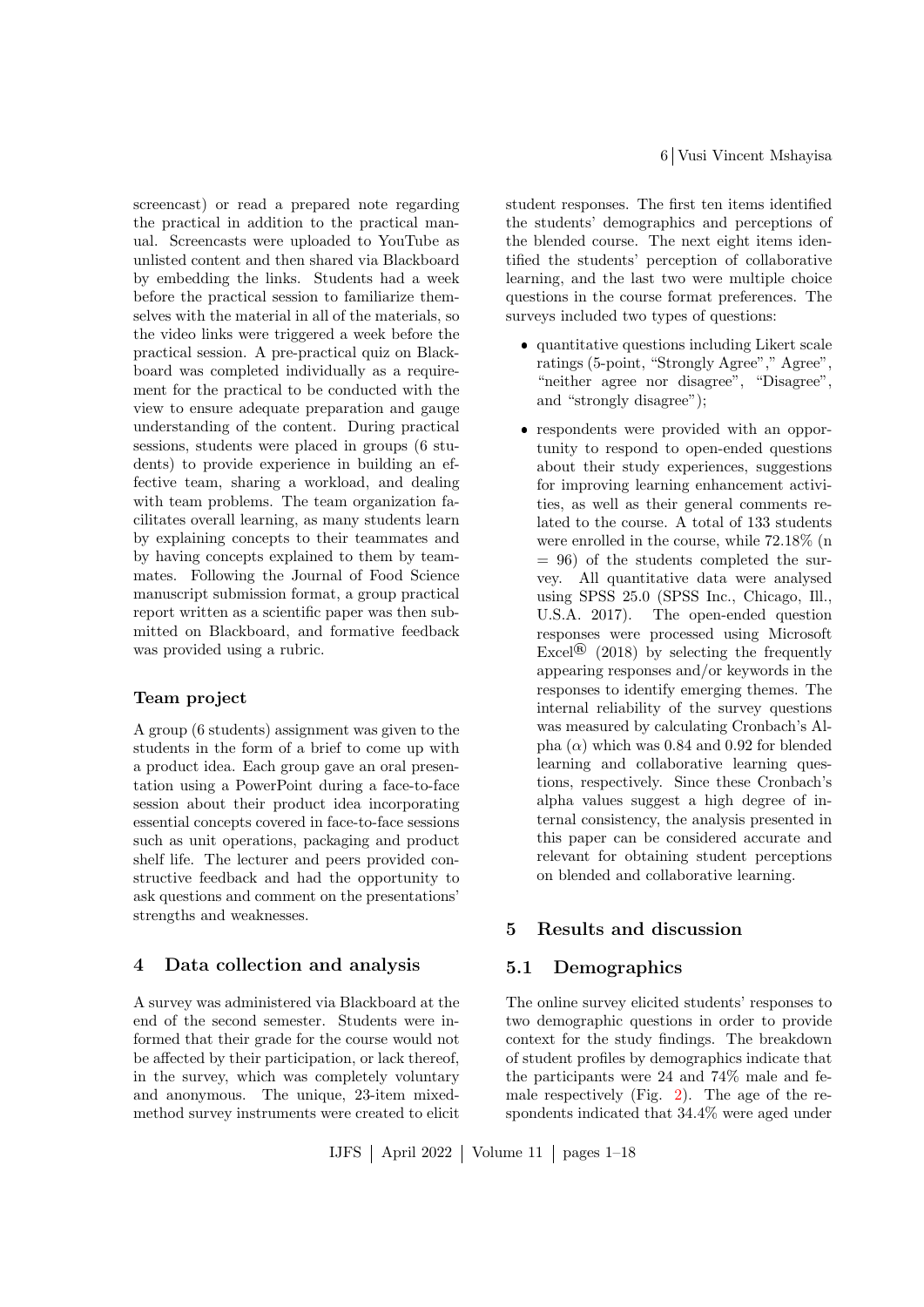

<span id="page-6-0"></span>Figure 2: Student gender A) and age (B) demographics in FOT150S

19 years, 48.9% indicated 20 - 23 years, 10% indicated between 24 - 29 years while 6.7% indicated between 30 - 39 years old. Therefore, most of the respondents were aged between 20 - 23 years, exhibiting a young population regarded as more technologically savvy. All students participated in collaborative and blended learning activities implemented in FOT150S, and as a result, all of the respondents had the required experience to complete the questionnaire.

## 5.2 Students' perceptions of blended learning

The first research question aimed to elicit student responses to perceptions of the blended learning approach implemented in FOT150S. The student participants had no prior experience of blended learning at an institution of higher learning since these were primarily first-year students from high schools which are in predominantly underprivileged socio-economic environments characterized by the traditional chalk-and-talk approach. Learning is fostered under certain circumstances, including the motivational context and interaction with peers and lecturers. Evidence from the literature also suggests that it is imperative to be cognizant of the student's motivation to ensure student readiness and ability to cope with independent learning (Güzer  $&$  Caner, [2014\)](#page-15-7). As shown in Fig. [3,](#page-7-0) a high percentage of the students felt that the course was inspir-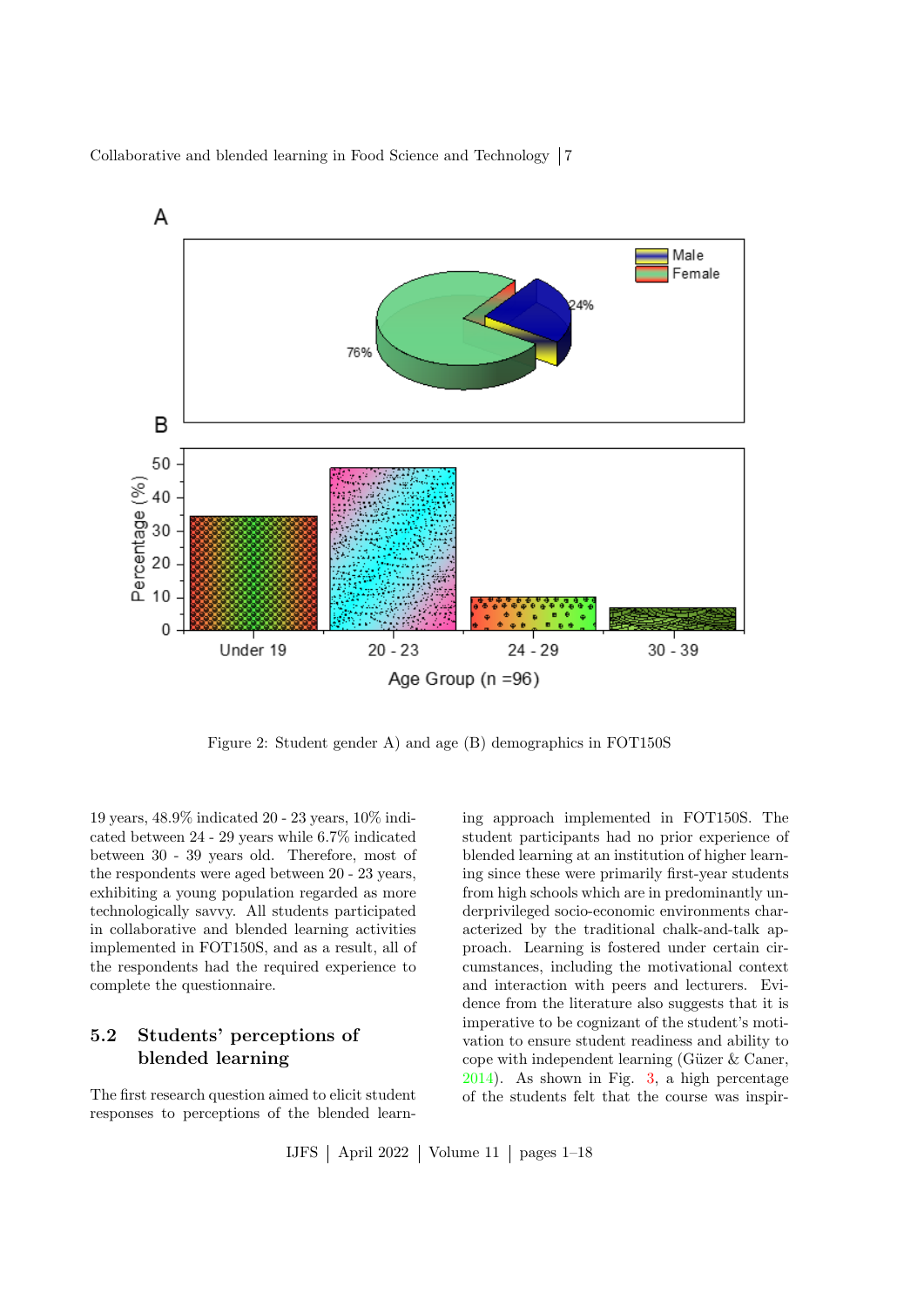8 Vusi Vincent Mshayisa



<span id="page-7-0"></span>Figure 3: Students' perceptions of a blended food technology 1 (FOT150S) course

ing (Strongly Agree 38% and Agree 54%). For example, one student commented,

I liked the fact that the lecturer made the subject very interesting and inspiring, especially when reflecting on reallife problems it made me look forward to participating in class.

Moreover, 70% of the students felt that they could handle the course workload, and 87% agreed that they could keep up with the course work. One student commented that

There was a lot of work, but as time went by, I was able to manage my work through using the online course calendar and keeping up to date with required submissions.

It is essential to afford the students a reasonable workload to allow them to collaborate and independently learn outside the classroom. This

is consistent with the findings of Mason et al. [\(2013\)](#page-16-4), who reported that a blended learning approach allowed students to cover more content and increased opportunities for active and collaborative learning without adding to the students' overall workload.

However, these students perceived the course as challenging  $(82\%)$ , perhaps due to the technical content and the fact that they were in their first year of study. One student commented that

FOT150S is becoming more challenging yet so educational, interactive and think on your feet to the extent that I am beginning to understand what food technology is all about.

This course required students to think critically and collaborate with others in a diverse setting to which they may not have been accustomed. Thus some may have found this learning approach challenging. Regarding preparedness to complete assignments, 82% of the students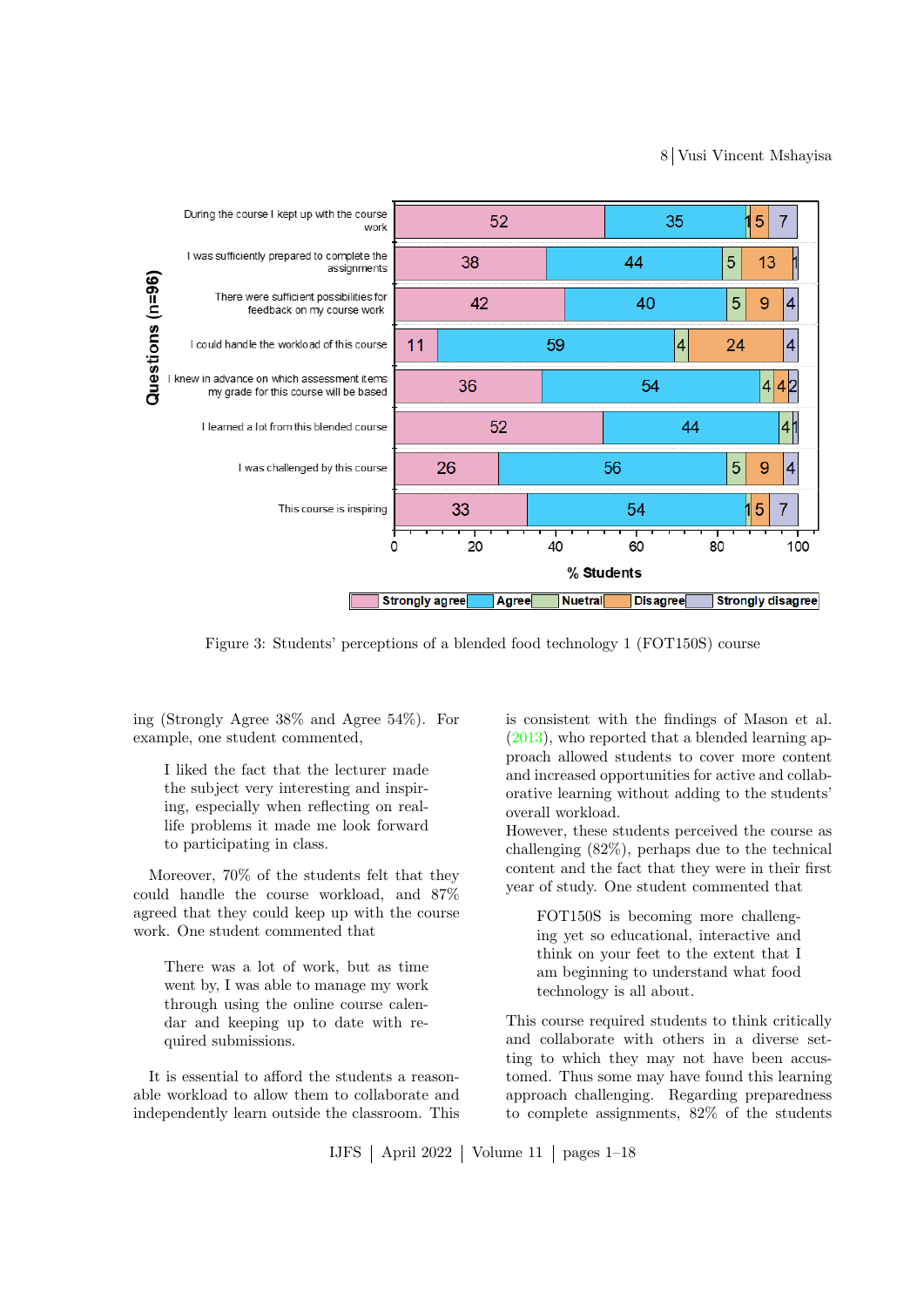agreed that they were prepared to complete the assignments, while 14% of the students disagreed with the same question (Fig. [3\)](#page-7-0). One student noted,

What I liked most about FOT150S was that we were provided with the best resources for us to study, pre-practical materials for example videos, crossword puzzles, etc. All these resources enabled me to prepare and complete the assignments.

These findings were positive, suggesting that students could learn at their own speed using their available tools. A blended learning approach had no adverse effect on their learning. These results are consistent with research showing that blended learning offers students flexibility (Yigit et al., [2014\)](#page-17-4) as they had access to the content at any time, anywhere with Internet access from university or home. The students agreed that they knew in advance which assessment items on which their grades would be based (Fig. [3\)](#page-7-0). This is attributed to the use of Blackboard as an effective LMS where students have an overview of their assessment due dates and the fact that they could access their study guide, which had the assessment weights on the same LMS. Students also commented that

The way the LMS site is set out is helpful. You are given clear instructions on what is to be completed before each class and what is expected of you for practical sessions and assignments.

Perhaps the most welcome aspect of this module from the student perspective was the provision of varied, timely and relevant feedback, with frequent comments that it was the best feature of the FOT150S module. A large number (82%) of the participants agreed that they had sufficient possibilities for receiving feedback on their learning process (Fig. [3\)](#page-7-0). For instance, one student discussed the benefits of receiving constant feedback from the instructor

As a first-year student, it is important for you to know how well you are doing and what areas you need to improve on the lecturer feedback gave me confidence that I was following the correct study techniques to understand and apply the principles in food technology.

Students were given prompt feedback on their group assignments, group practical reports and individual learning journals via Blackboard. This technology-mediated approach ensured that the students always had access to the provided feedback at any time on the LMS to effect changes or improvements. According to Giacalone [\(2016\)](#page-14-12), timely feedback can help students evaluate how they are performing. Participants commented favourably that they learned more through this blended format (26% Strongly Agree and 56% Agree).

I am obtaining more useful information through the videos, crossword puzzles, online quizzes, etc. They come in handy to my knowledge,

one student commented. These findings concur with studies that suggested that blended learning increased student knowledge, collaboration skills, performance and confidence (Gill, [2009;](#page-14-13) Kavadella et al., [2012;](#page-15-1) Kuhn et al., [2018\)](#page-15-14). What makes blended learning particularly effective in food science and technology is its ability to facilitate a community of inquiry and collaboration. The student ceases to be a passive element and develops critical competencies such as selecting information, teamwork, critical thinking, and self-management of the learning process.

Moreover, students must apply and use in practice what they have learned. This would support the notion of constructivism guided by Piaget and Vygotsky (Smyth et al., [2012\)](#page-17-2). In constructivist learning, students build up their own body of knowledge centred on individual experiences and then apply this knowledge directly to the setting. This research provides empirical evidence that complements previous findings on blended learning in higher education (De la Flor López et al.,  $2016$ ; López-Pérez et al.,  $2011$ ; Trujillo Maza et al., [2016\)](#page-17-5).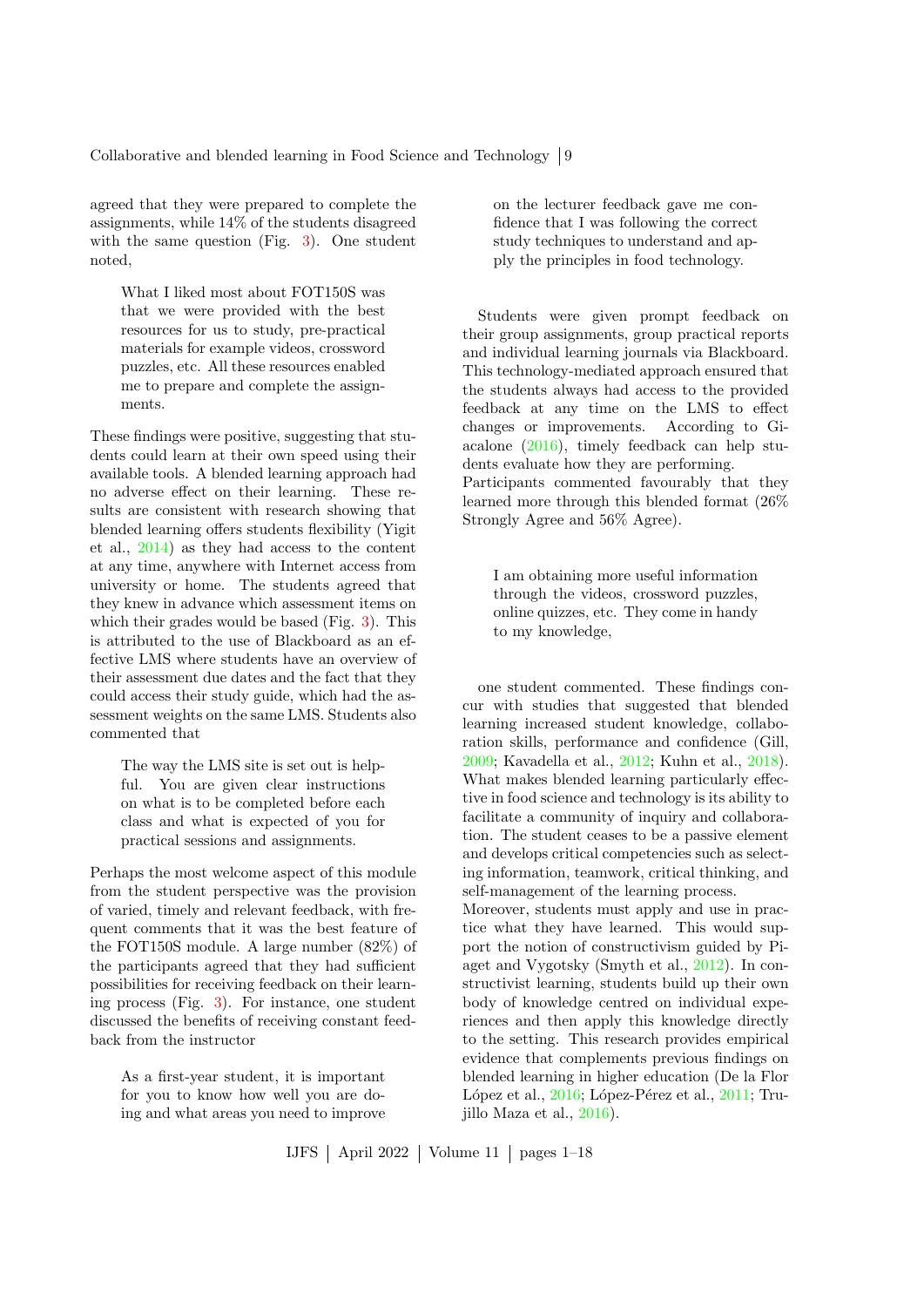

<span id="page-9-0"></span>Figure 4: Students' perceptions of collaborative learning in Food Technology 1 (FOT150S) course

## 5.3 Collaborative learning

Active learning techniques support higher education goals and objectives specifically through familiarizing the students with diverse ways of knowing, fostering cross-disciplinary interactions and exposure to differing viewpoints. The large class size (> 80) provides an ideal setting to test the activities with a diverse student population, particularly given that the students in food science and technology will be required to work in diverse groups to produce a food product as part of an integrated module in the first year of study. The use of various teaching techniques in this cross-disciplinary course capitalizes on the cultural diversity of student experiences and ways of knowing. The course activities studied ranged from the common, in-class group discussions, group food production practicals and report writing, group assignments, and individual web-based reporting (quizzes), to the not-so-common in food science and technology, academic journal reflections.

Therefore, the second research question was to investigate the students' perceptions of collaborative learning in the course offered in a blended learning approach. The results obtained after administering the questionnaire were generally positive as many (84%) of the students felt that the collaborative learning experience in the blended learning environment is better than the traditional face-to-face learning environment (Fig. [4\)](#page-9-0). This can be attributed to social media applications such as WhatsApp and the group tools in the Blackboard learning management system which the students utilised. In FOT150S, the students used WhatsApp extensively to facilitate communication, collaboration, scheduling meetings, and sharing and discussing food science and technology-related information. This is in line with the studies of Gachago et al.  $(2017)$  and (Owston et al., [2013\)](#page-16-10) who observed that social media apps such as WhatsApp can be used to complement blended learning and facilitate student learning.

Moreover, collaborative learning activities led to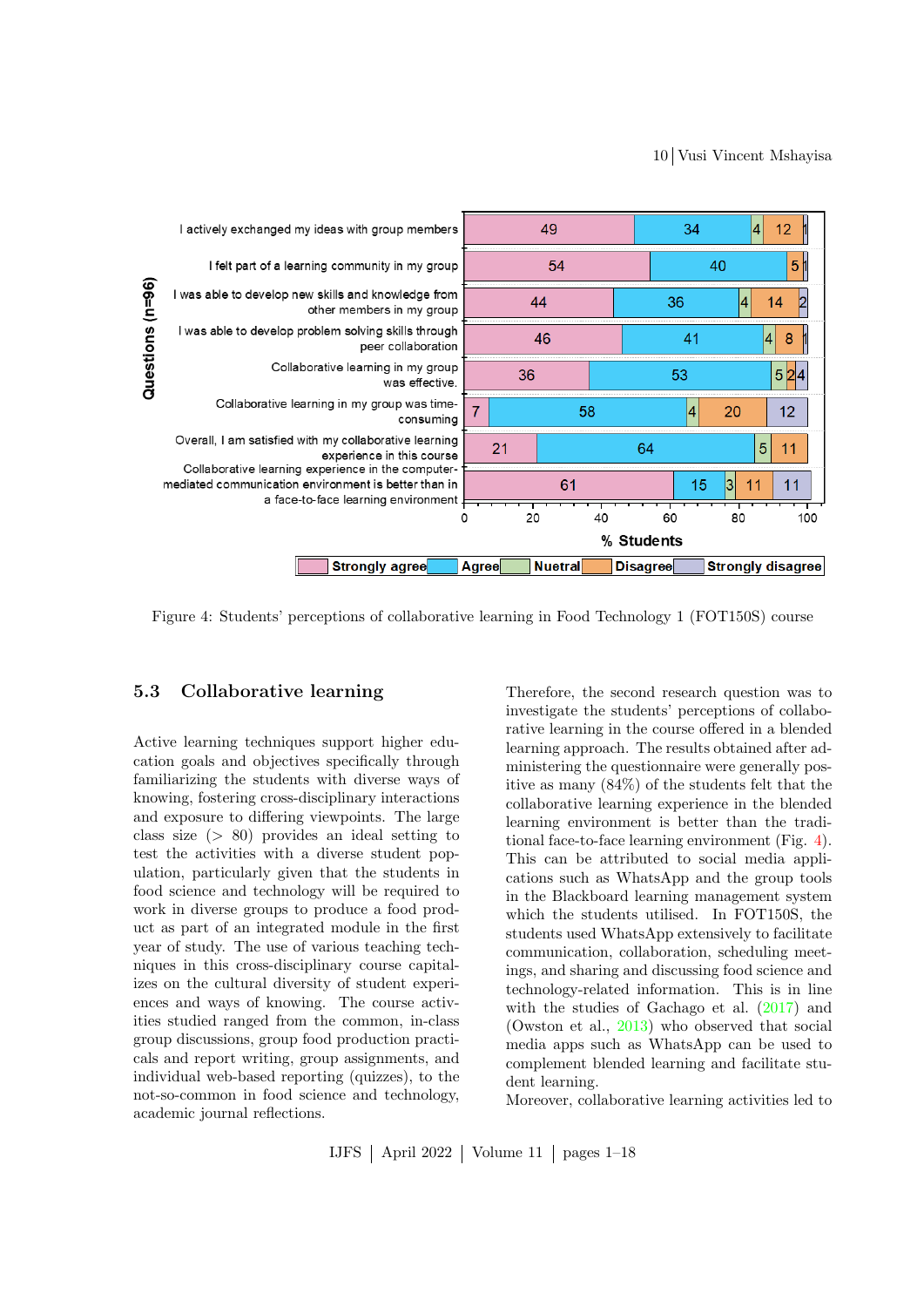more interactions among students as more than 90% of the participants felt part of a learning community, actively exchanged ideas (83%), developed new skills (80%) and were able to develop problem-solving skills through peer collaboration (87%) (Fig. [4\)](#page-9-0). One student commented,

What I enjoyed the most about this course was the group activities. It was challenging but yet fun, and yet it is meaningful to work with others. I always learn something new.

Combining online activities and learning resources with synchronous discussions may have encouraged participation and facilitated greater flexibility in learning than before, through opportunities for interaction with content and peers prior to, during, and after face-to-face classes. This approach may have been particularly valuable among students with different learning styles. In collaborative learning, the students are responsible for their own and the group's learning. The respondents were satisfied with the overall collaborative learning experience FOT150S offered using the blended learning approach. In this study, 94% of the students reported having felt as part of a learning community. One student noted,

I learned a lot from my group members, it was helpful to bounce ideas with them even if it is just to validate your ideas.

It is vital to communicate with others to build a culture of inquiry characterized by reflective written or spontaneous verbal discourse. This module also offered the students the opportunity to communicate with one another, and one student noted,

. . . module is the way we interacted with one another in class because of the groups that we had been allocated. The discussions we engaged in were also interesting and eye-opening, allowed us to polish our communication skills and most of all educating.

According to Garrison and Kanuka [\(2004\)](#page-14-16), a sense of community is also necessary to sustain

the educational experience over time, so essential to moving students to higher levels of thinking. This is important as students with a stronger sense of community tend to possess greater perceived levels of cognitive learning.

The students' ability to systematically and methodically think and solve problems improved. For example, the first practical session was very chaotic because students were not prepared and had not worked in groups before. Many students had neglected to bring a copy of their practical manual, and they had trouble interacting with one another. The use of pre-practical online tests later eliminated this as students were compelled to read or watch online videos posted on Blackboard before coming to the sessions either as individuals or as groups. This study confirms the results obtained by Gregory and Di Trapani [\(2012\)](#page-15-15). There is a lack of information about students' perceptions of blended and collaborative learning from a food science and technology point of view in the current literature. The present study addresses this gap by exploring a blended and collaborative approach to undergraduate perceptions.

## 5.4 Student preferences on course format

To further probe student preferences on the blended learning pedagogy, two Multiple Choice Questions (MCQ) were asked pertaining to class attendance and course format, respectively. The first MCQ aimed to elicit student preferences on class attendance format (Fig. [5\)](#page-11-0). In this study, 14% of the students preferred only accessing online downloadable videos of lectures, while 26% preferred attending face-to-face. Interestingly, 60% of the respondents preferred a combination of both - a blended learning approach. The blended learning approach allows students to access online components whenever and wherever they prefer while also having personal contact with peers and instructors (Poon, [2013\)](#page-16-3). The second MCQ focused on the respondents preferred course format (Fig. [6\)](#page-11-1). In this study, 10% of the students preferred to have the course offered entirely online, while 58% preferred the blended course format.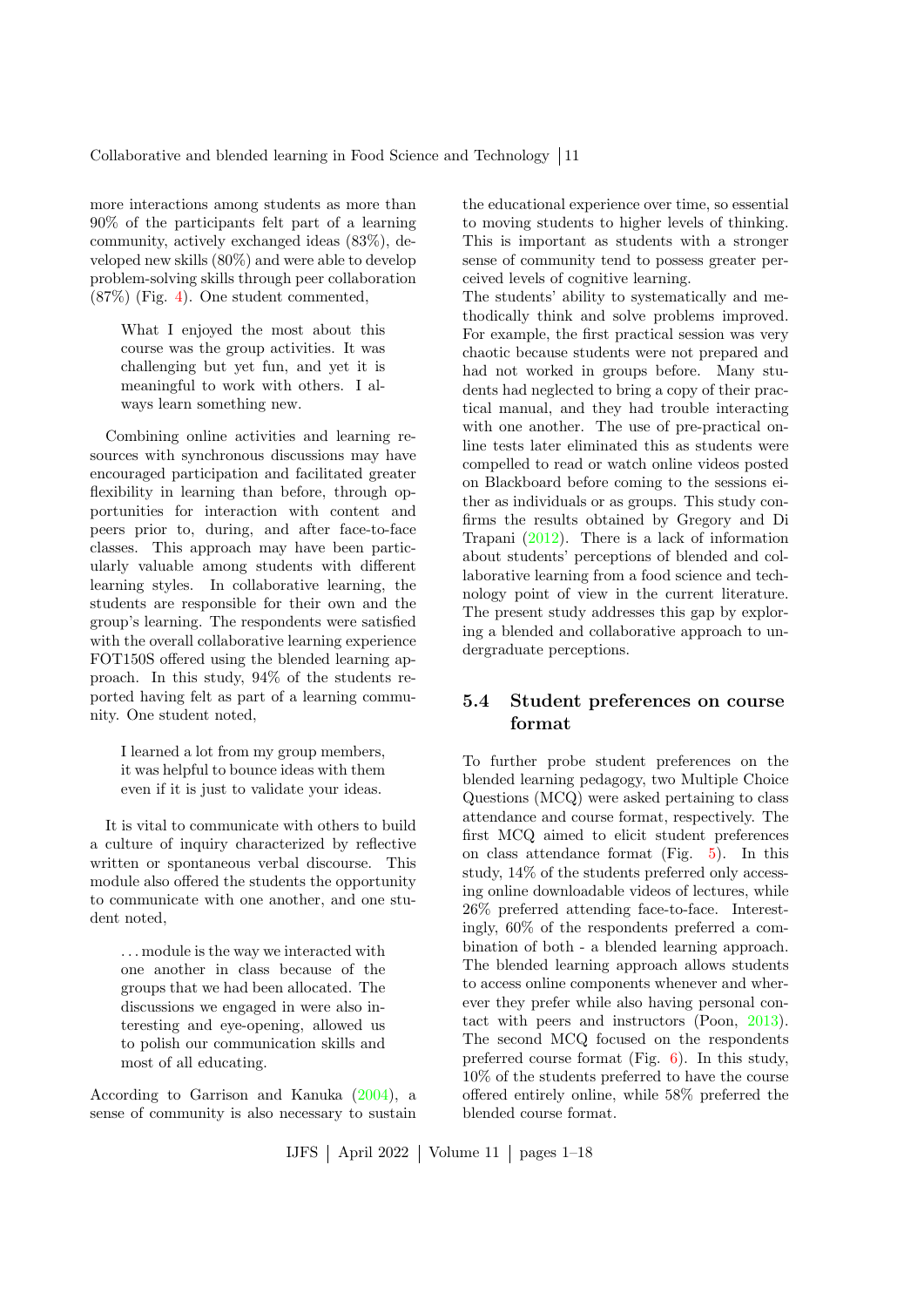12 Vusi Vincent Mshayisa



If you had a choice between attending lectures face-to-face or accessing lectures online which would you choose?

<span id="page-11-0"></span>Figure 5: Student preferences on course attendance

### If the same course is being offered in different formats, which course format would you prefer?



<span id="page-11-1"></span>Figure 6: Student preferences on course format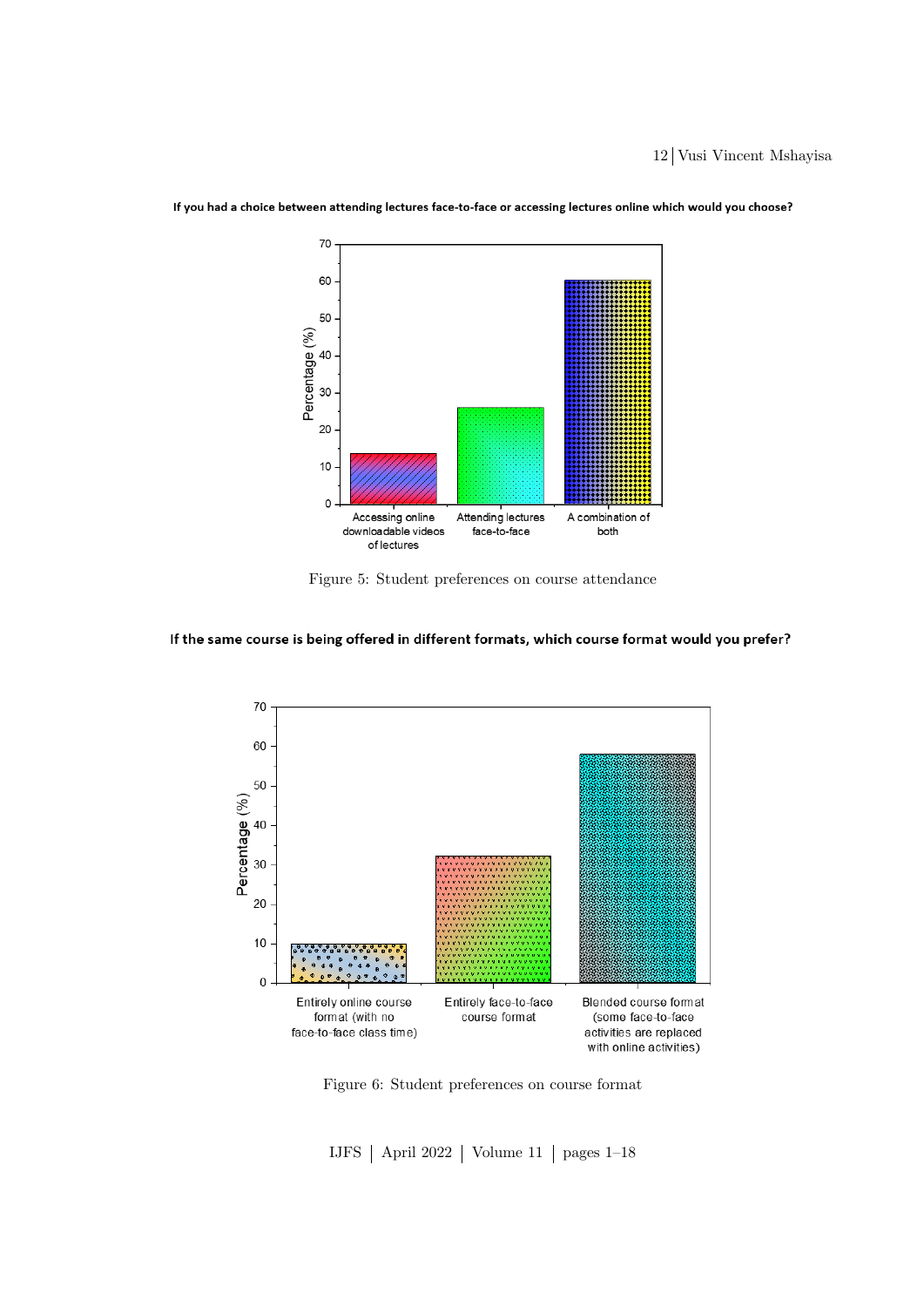Frequent meetings with peers and lecturers in class helped to build a powerful personal learning network,

#### one student said.

Students have expressed a preference for posing their questions directly to the instructor in class. These students found the mix of face-to-face and online mode is beneficial for their learning experiences. On the whole, students with a preference for the blended mode value the freedom of choice as regards the ways of learning. According to Waha and Davis [\(2014\)](#page-17-6), the most common factors that cause students to prefer a blended learning mode are flexibility, convenience, interaction with peers and lecturers, interaction, independence, and balancing work commitments. The results of this study illustrate the importance of educating food science and technology students using an amalgamation of instructional modalities.

## 5.5 Themes emerging from student responses to open-ended questions

In addition to responding to Likert-scale questions, students also wrote in comments in response to the open-ended questions: 'What did you like best or least about FOT150S?' A representative selection of comprehensive responses showing different themes of students' perspectives is depicted in Table [1.](#page-13-1) Peer-learning/instructions, communication, selfdirected learning and self-monitoring of learning progress were the most predominant themes cited by the students in terms of the benefits of this pedagogical approach. These voluntary comments were generally very positive and showed that the students have an appetite for a blended and collaborative learning environment. The results of the student perception surveys highlighted the importance of educating food science and technology students using a combination of instructional modalities. According to the results, blended learning is appropriate and favoured by students in the field of food science and technology. Today's students readily accept new technology and quickly learn how

to use, navigate, and handle it (Hubackova & Semradova, [2016\)](#page-15-4). Eliciting student feedback or perceptions of the course is vital to improving course delivery. Student satisfaction is imperative and needs to be continuously assessed to assure students' quality of learning experiences. Satisfied students are more motivated (Shantakumari & Sajith, [2014\)](#page-16-15) and committed and hence better learners than their dissatisfied counterparts. In order to ensure that high-quality learning is achieved in a situation where their instructor and students are physically separated, research on student satisfaction with blended learning is required. As revealed in the openended questions, a blended approach which included: pre-practical online test, crossword puzzles and screencasts designed by the lecturer, was well received by the students.

## 6 Limitations of the study

There are a few limitations of this study to note. The absence of a comparator group is a limitation of the cross-sectional design, as there were no earlier or concurrent studies of students' experiences or perceptions of the traditional teaching modalities of the course. It is also worth noting that all of the findings were related to better learning to improved learning, and the effectiveness of learning are based on students self-declared perceptions and not on independent measures.

#### 7 Conclusion

This study illustrates students' satisfaction with blended learning in food science and technology as it offers them more flexibility, which allows them to collaborate and independently learn outside the classroom. Moreover, this reflects the interaction between instructors, the content and peers and gives them enough time to do their tasks. So, students are encouraged to take responsibility for their own learning process and learners can decide when and how to use the resources provided. In the blended model, students' preference for individual and independent learning was discovered to be an advantage. The findings of this study, in general, support the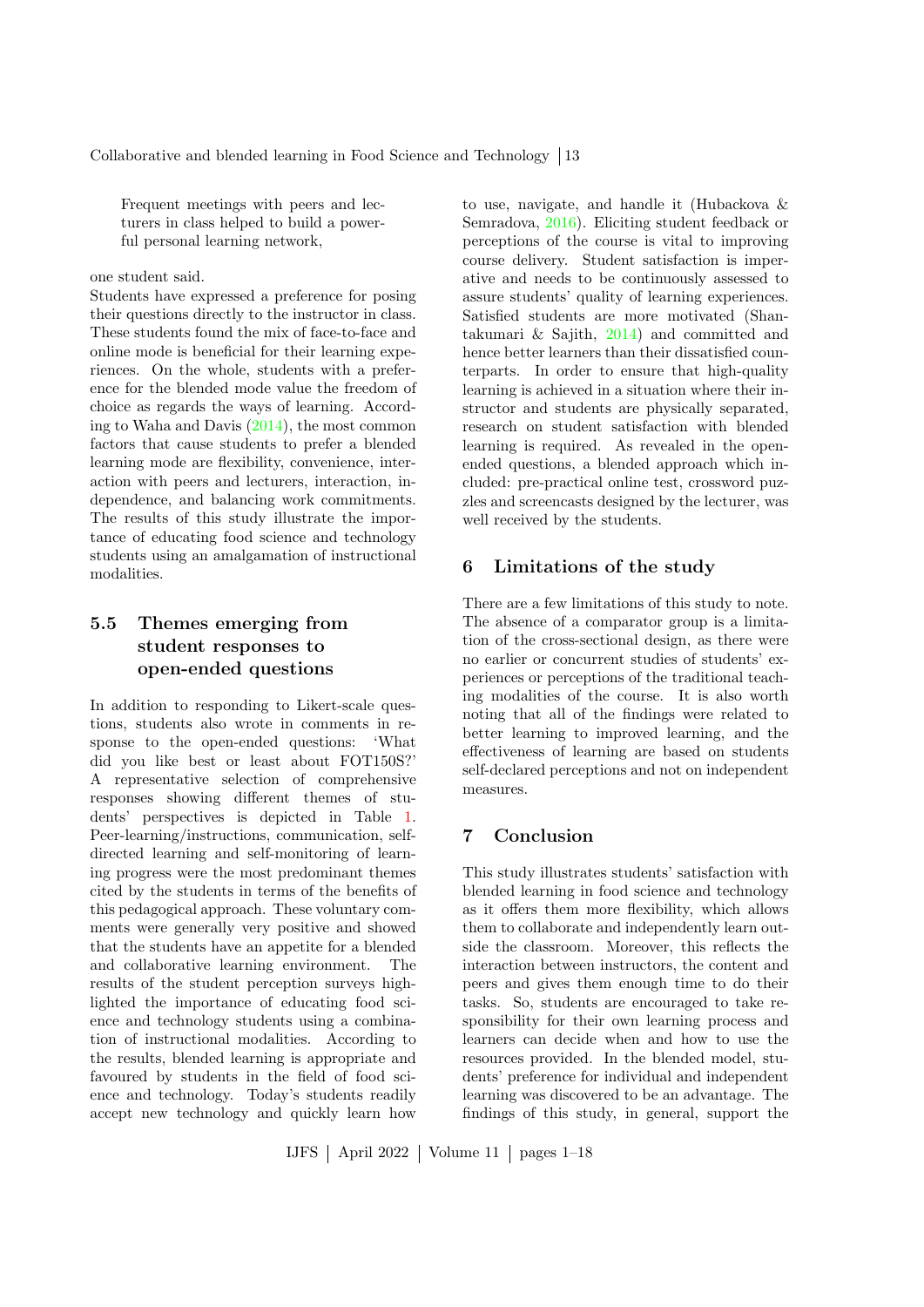| <b>Themes</b>                        | <b>Illustrative quotes</b>                                                                                                                                                                                     |  |  |
|--------------------------------------|----------------------------------------------------------------------------------------------------------------------------------------------------------------------------------------------------------------|--|--|
| <b>Benefits</b>                      |                                                                                                                                                                                                                |  |  |
| Critical thinking                    | "The assessment in FOT150s challenges you to apply your<br>knowledge through the use of cases I liked the fact that I<br>had to apply the concepts that I have been learning".                                 |  |  |
| Peer-learning                        | "Each team member brought a unique strength to the group<br>that helped make our practical reports successful".                                                                                                |  |  |
| Communication                        | "Communication through WhatsApp is very useful because if<br>you don't understand something, then you can ask for help,<br>and you will be assisted very quickly."                                             |  |  |
| Self-directed learning               | "I always look forward to doing the practicals in the pilot plant<br>because of the pre-practical videos, which were interesting and<br>made me research more about the practical". ".                         |  |  |
| Self-monitoring of learning progress | "Using online learning Journals, we can easily monitor and<br>track our learning progress. I can clearly see what I have learnt<br>before and the way until now. I can see the progression of my<br>learning". |  |  |
| Drawbacks/suggestions                |                                                                                                                                                                                                                |  |  |
| Practical sessions                   | "The long hours of practicals and there are no breaks even in<br>between the hours of the practical labour by the time you go<br>home you are worn out."                                                       |  |  |
| Learning styles                      | "I think there should be more videos because it is easier to<br>understand something that you can see".                                                                                                        |  |  |
| Tutor                                | If think it would be better for everyone if we got a new tutor<br>or another one to assist the one that we already have, and we<br>need more of those videos".                                                 |  |  |
| Internet connectivity                | "Since I don't have the internet at home, it was very challeng-<br>ing to do some of the online stuff, especially if the IT centre<br>was closed or full".                                                     |  |  |

<span id="page-13-1"></span>Table 1: Themes that emerged from the open-ended questions on students perceptions of the blended FOT150s course

benefits of integrating blended and collaborative learning into food science and technology curricula. Future research could use qualitative research methods, including interviews or focus groups, to better understand the complexities of students' perspectives on blended learning. This would allow researchers to investigate factors that might improve their engagement.

#### Acknowledgements

The authors would like to thank the students who took part in the evaluation process and the colleagues at the Centre for Innovation in the Educational Technology Cape Peninsula University of Technology.

## References

<span id="page-13-0"></span>Bailey, R., & Smith, M. C. (2013). Implementation and Assessment of a Blended Learning Environment as an Approach to Better Engage Students in a Large Systems Design Class. 2013 ASEE Annual Conference a Exposition Proceed-

IJFS April 2022 Volume 11 pages 1–18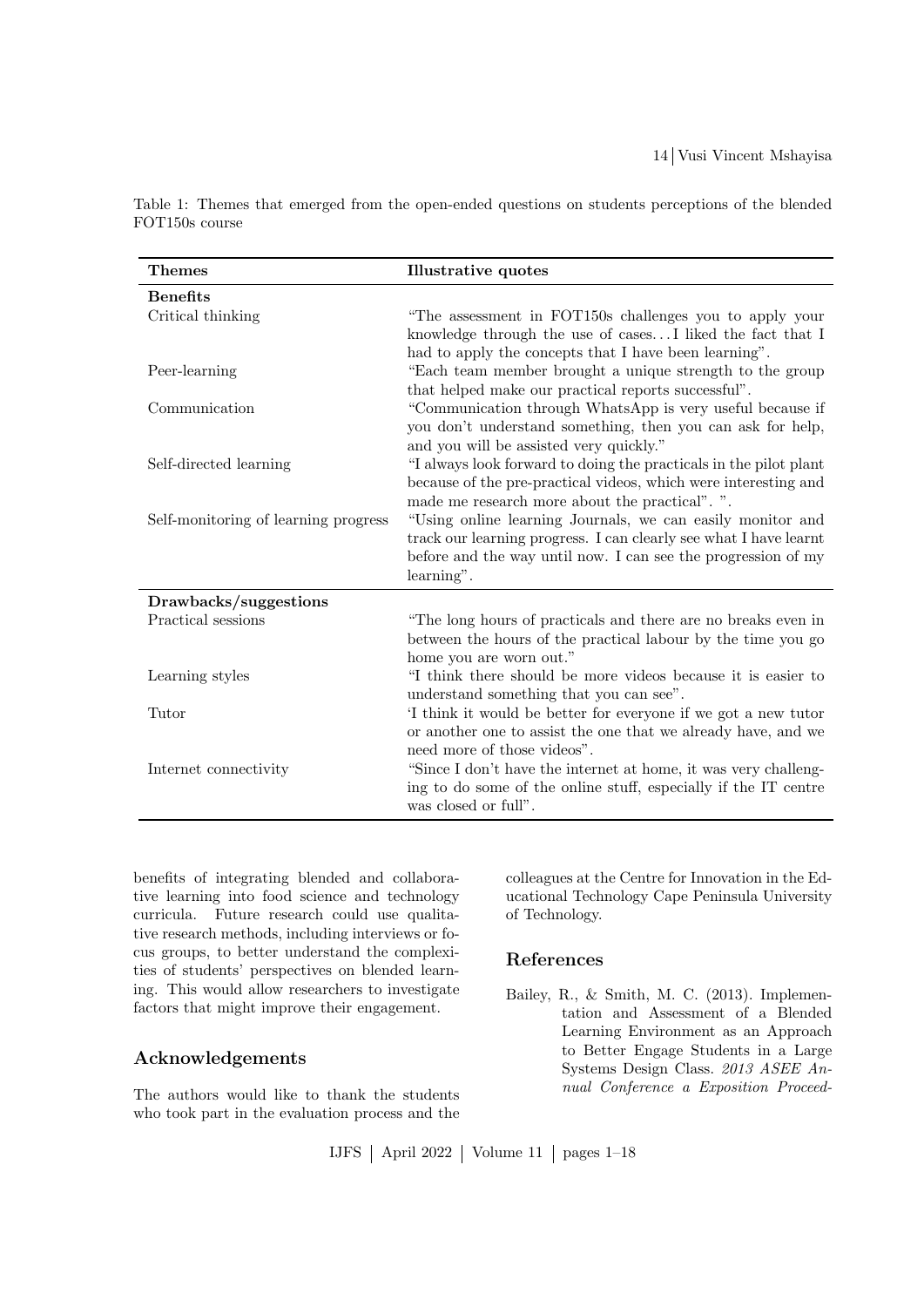ings,  $23.692.1 - 23.692.13$ . https://doi. [org/10.18260/1-2-19706](https://doi.org/10.18260/1-2-19706)

- <span id="page-14-5"></span>Bates, W. A. (2015). Teaching in a Digital AgeTeaching in a Digital Age Guidelines for designing teaching and learning. BCcampus.
- <span id="page-14-10"></span>Biggs, J., & Tang, C. (2004). Teaching for Quality Learning at University (4th). Open University Press.
- <span id="page-14-6"></span>Bliuc, A. M., Goodyear, P., & Ellis, R. A. (2007). Research focus and methodological choices in studies into students' experiences of blended learning in higher education. Internet and Higher Education,  $10(4)$ , 231–244. [https://doi.org/](https://doi.org/10.1016/j.iheduc.2007.08.001) [10.1016/j.iheduc.2007.08.001](https://doi.org/10.1016/j.iheduc.2007.08.001)
- <span id="page-14-2"></span>Bohlscheid, J. C., & Davis, J. C. (2012). Higher Education Science Student Perspectives on Classroom Instructional Methods: A Pilot Study. Journal of Food Science Education,  $11(4)$ , 59–63. [https://doi.org/](https://doi.org/10.1111/j.1541-4329.2012.00152.x) [10.1111/j.1541-4329.2012.00152.x](https://doi.org/10.1111/j.1541-4329.2012.00152.x)
- <span id="page-14-7"></span>Cabero, J., Llorente, C., & Puentes, A. (2010). Online Students´ Satisfaction with Blended Learning. Comunicar,  $18(35)$ , 149-157. https://doi.org/10. [3916/C35-2010-03-08](https://doi.org/10.3916/C35-2010-03-08)
- <span id="page-14-11"></span>Campbell-Platt, G. (2009). Food Science and Technology. Wiley-Blackwell Publishing.
- <span id="page-14-14"></span>De la Flor López, S., Ferrando, F., & Fabregat-Sanjuan, A. (2016). Learning/training video clips: an efficient tool for improving learning outcomes in Mechanical Engineering. International Journal of Educational Technology in Higher Education,  $13(1-13)$ . [https://doi.org/10.1186/](https://doi.org/10.1186/s41239-016-0011-4) [s41239-016-0011-4](https://doi.org/10.1186/s41239-016-0011-4)
- <span id="page-14-0"></span>Duffrin, M. W. (2006). Integrating Problembased Learning in an Introductory College Food Science Course. Journal of Food Science Education,  $2(1)$ , 2-6. https://doi.org/10.1111/j.1541-4329. [2003.tb00017.x](https://doi.org/10.1111/j.1541-4329.2003.tb00017.x)
- <span id="page-14-9"></span>Ellis, R. A., Pardo, A., & Han, F. (2016). Quality in blended learning environments – Significant differences in how students approach learning collaborations. Computers Education, 102, 90–102. [https://doi.](https://doi.org/10.1016/j.compedu.2016.07.006) [org/10.1016/j.compedu.2016.07.006](https://doi.org/10.1016/j.compedu.2016.07.006)
- <span id="page-14-8"></span>Flint, S., & Stewart, T. (2010). Food Microbiology-Design and Testing of a Virtual Laboratory Exercise. Journal of Food Science Education,  $9(4)$ , 84–89. [https : / / doi . org / 10 . 1111 / j . 1541 -](https://doi.org/10.1111/j.1541-4329.2010.00108.x) [4329.2010.00108.x](https://doi.org/10.1111/j.1541-4329.2010.00108.x)
- <span id="page-14-3"></span>Flores,  $\dot{O}$ ., Del-Arco, I., & Silva, P. (2016). The flipped classroom model at the university: analysis based on professors' and students' assessment in the educational field. International Journal of Educational Technology in Higher Education,  $13(21), 1-12.$  [https://doi.org/10.1186/](https://doi.org/10.1186/s41239-016-0022-1) [s41239-016-0022-1](https://doi.org/10.1186/s41239-016-0022-1)
- <span id="page-14-15"></span>Gachago, D., Morkel, J., Hitge, L., van Zyl, I., & Ivala, E. (2017). Developing eLearning champions: a design thinking approach. International Journal of Educational Technology in Higher Education,  $14(30)$ , 1–14. [https://doi.org/10.1186/](https://doi.org/10.1186/s41239-017-0068-8) [s41239-017-0068-8](https://doi.org/10.1186/s41239-017-0068-8)
- <span id="page-14-16"></span>Garrison, D. R., & Kanuka, H. (2004). Blended learning: Uncovering its transformative potential in higher education. The Internet and Higher Education,  $7(2)$ , 95-105. [https://doi.org/10.1016/j.iheduc.2004.](https://doi.org/10.1016/j.iheduc.2004.02.001) [02.001](https://doi.org/10.1016/j.iheduc.2004.02.001)
- <span id="page-14-1"></span>Gezer-Templeton, P. G., Mayhew, E. J., Korte, D. S., & Schmidt, S. J. (2017). Use of Exam Wrappers to Enhance Students' Metacognitive Skills in a Large Introductory Food Science and Human Nutrition Course. Journal of Food Science Education,  $16(1)$ , 28–36. [https://doi.org/10.](https://doi.org/10.1111/1541-4329.12103) [1111/1541-4329.12103](https://doi.org/10.1111/1541-4329.12103)
- <span id="page-14-12"></span>Giacalone, D. (2016). Enhancing student learning with case-based teaching and audience response systems in an interdisciplinary Food Science course. Higher Learning Research Communications,  $6(3)$ , 26–44. [https://doi.org/10.](https://doi.org/10.18870/hlrc.v6i3.304) [18870/hlrc.v6i3.304](https://doi.org/10.18870/hlrc.v6i3.304)
- <span id="page-14-13"></span>Gill, D. (2009). Effective Blended Learning Techniques. Journal of College Teaching a Learning,  $6(2)$ , 1–14. [https://doi.org/](https://doi.org/10.19030/tlc.v6i2.1167) [10.19030/tlc.v6i2.1167](https://doi.org/10.19030/tlc.v6i2.1167)
- <span id="page-14-4"></span>Graham, C. R. (2006). Blended learning systems. The handbook of blended learning: Global perspectives, local designs, 1, 3–21.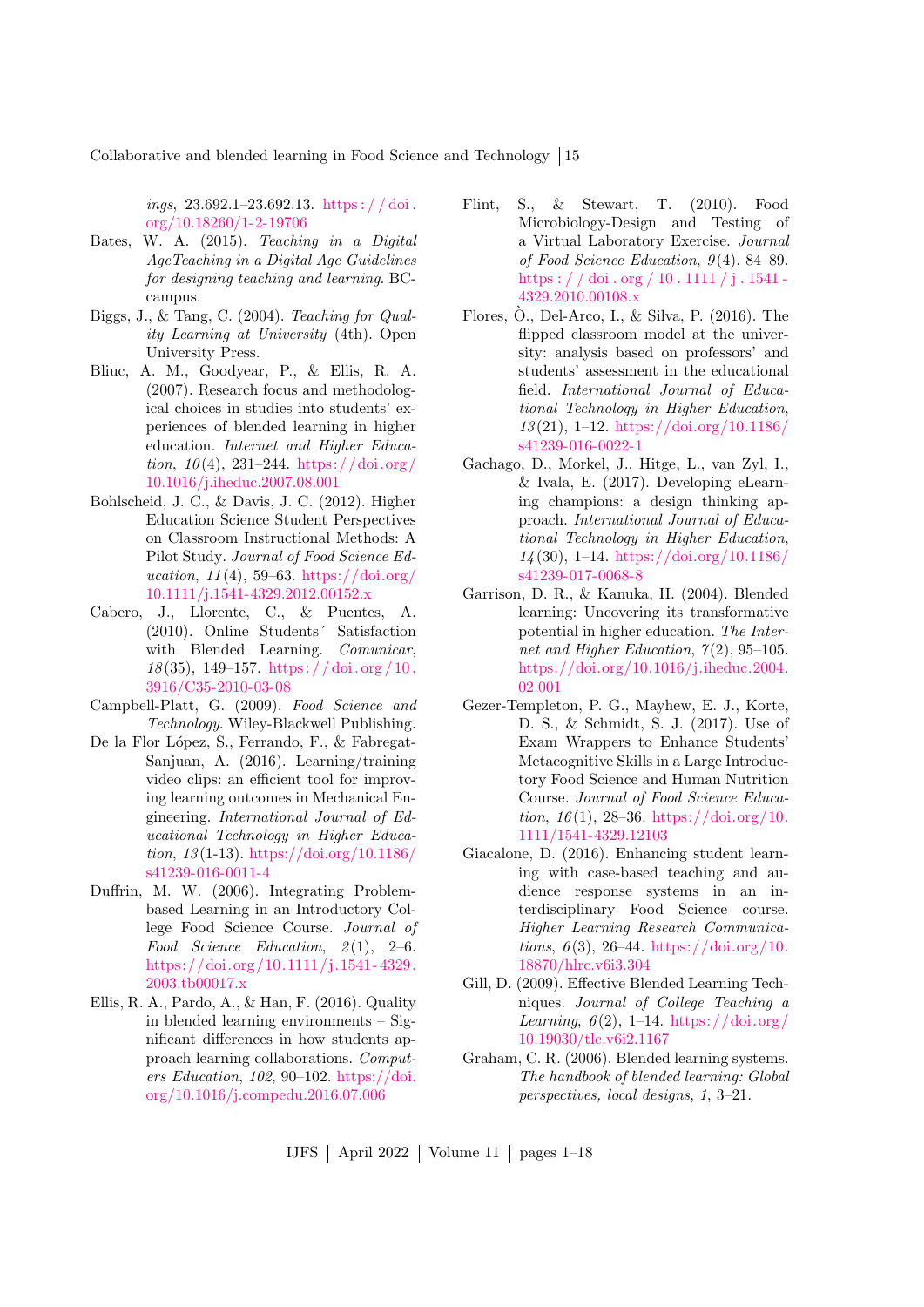- <span id="page-15-15"></span>Gregory, S. J., & Di Trapani, G. (2012). A blended learning approach to laboratory preparation. International Journal of Innovation in Science and Mathematics Education,  $20(1)$ , 56-70.
- <span id="page-15-7"></span>Güzer, B., & Caner, H. (2014). The Past, Present and Future of Blended Learning: An in Depth Analysis of Literature. Procedia - Social and Behavioral Sciences, 116, 4596–4603. [https: / / doi. org / 10. 1016 /](https://doi.org/10.1016/j.sbspro.2014.01.992) [j.sbspro.2014.01.992](https://doi.org/10.1016/j.sbspro.2014.01.992)
- <span id="page-15-13"></span>Hassan Ja'ashan, M. M. N. (2015). Perceptions and Attitudes towards Blended Learning for English Courses: A Case Study of Students at University of Bisha. English Language Teaching,  $8(9)$ ,  $40-50$ . [https:](https://doi.org/10.5539/elt.v8n9p40) [//doi.org/10.5539/elt.v8n9p40](https://doi.org/10.5539/elt.v8n9p40)
- <span id="page-15-12"></span>Hassanien, A. (2006). Student Experience of Group Work and Group Assessment in Higher Education. Journal of Teaching in Travel and Tourism,  $6(1)$ , 17-39. [https://doi.org/10.1300/J172v06n01](https://doi.org/10.1300/J172v06n01_02)\_02
- <span id="page-15-5"></span>He, W., Holton, A., Farkas, G., & Warschauer, M. (2016). The effects of flipped instruction on out-of-class study time, exam performance, and student perceptions. Learning and Instruction, 45, 61–71. [https://doi.org/10.1016/j.learninstruc.](https://doi.org/10.1016/j.learninstruc.2016.07.001) [2016.07.001](https://doi.org/10.1016/j.learninstruc.2016.07.001)
- <span id="page-15-10"></span>Hollis, F. H., & Eren, F. (2016). Implementation of Real-World Experiential Learning in a Food Science Course Using a Food Industry-Integrated Approach. Journal of Food Science Education, 15 (4), 109– 119. [https : / / doi . org / 10 . 1111 / 1541 -](https://doi.org/10.1111/1541-4329.12092) [4329.12092](https://doi.org/10.1111/1541-4329.12092)
- <span id="page-15-4"></span>Hubackova, S., & Semradova, I. (2016). Evaluation of Blended Learning. Procedia - Social and Behavioral Sciences, 217, 551– 557. [https://doi.org/10.1016/j.sbspro.](https://doi.org/10.1016/j.sbspro.2016.02.044) [2016.02.044](https://doi.org/10.1016/j.sbspro.2016.02.044)
- <span id="page-15-1"></span>Kavadella, A., Tsiklakis, K., Vougiouklakis, G., & Lionarakis, A. (2012). Evaluation of a blended learning course for teaching oral radiology to undergraduate dental students. European Journal of Dental Education,  $16(1)$ , e88–e95. [https://doi.org/](https://doi.org/10.1111/j.1600-0579.2011.00680.x) [10.1111/j.1600-0579.2011.00680.x](https://doi.org/10.1111/j.1600-0579.2011.00680.x)
- <span id="page-15-9"></span>Kirschner, P. A. (2001). Using integrated electronic environments for collabora-

tive teaching/learning. Learning and Instruction, 10, 1–9. [https://doi.org/10.](https://doi.org/10.1016/S0959-4752(00)00021-9) [1016/S0959-4752\(00\)00021-9](https://doi.org/10.1016/S0959-4752(00)00021-9)

- <span id="page-15-6"></span>Korte, D., Reitz, N., & Schmidt, S. J. (2016). Implementing student-centered learning practices in a large enrollment, introductory food science and human nutrition course. Journal of Food Science Education,  $15(1)$ , 23–33. [https://doi.org/10.](https://doi.org/10.1111/1541-4329.12077) [1111/1541-4329.12077](https://doi.org/10.1111/1541-4329.12077)
- <span id="page-15-14"></span>Kuhn, C., Zlatkin-Troitschanskaia, O., Brückner, S., & Saas, H. (2018). A new video-based tool to enhance teaching economics. International Review of Economics Education, 27, 24–33. [https://doi.org/10.](https://doi.org/10.1016/j.iree.2018.01.007) [1016/j.iree.2018.01.007](https://doi.org/10.1016/j.iree.2018.01.007)
- <span id="page-15-2"></span>Liceaga, A. M., Ballard, T. S., & Skura, B. J. (2011). Incorporating a Modified Problem-Based Learning Exercise in a Traditional Lecture and Lab-Based Dairy Products Course. Journal of Food Science Education,  $10(2)$ , 19–22. [https:](https://doi.org/10.1111/j.1541-4329.2011.00117.x)  $// doi.org/10.1111/j.1541-4329.2011.$ [00117.x](https://doi.org/10.1111/j.1541-4329.2011.00117.x)
- <span id="page-15-11"></span>Linton, D. L., Farmer, J. K., & Peterson, E. (2014). Is peer interaction necessary for optimal active learning? CBE—Life Sciences Education,  $13(2)$ ,  $243-252$ . [https:](https://doi.org/10.1187/cbe.13-10-0201) [//doi.org/10.1187/cbe.13-10-0201](https://doi.org/10.1187/cbe.13-10-0201)
- <span id="page-15-8"></span>López-Pérez, M. V., Pérez-López, M. C., & Rodríguez-Ariza, L. (2011). Blended learning in higher education: Students' perceptions and their relation to outcomes. Computers a Education, 56(3), 818–826. https://doi.org/10.1016/j. [compedu.2010.10.023](https://doi.org/10.1016/j.compedu.2010.10.023)
- <span id="page-15-0"></span>Ma, S., Steger, D. G., Doolittle, P. E., & Stewart, A. C. (2018). Improved Academic Performance and Student Perceptions of Learning Through Use of a Cell Phone-Based Personal Response System. Journal of Food Science Education,  $17(1)$ , 27–32. [https://doi.org/10.1111/1541 -](https://doi.org/10.1111/1541-4329.12131) [4329.12131](https://doi.org/10.1111/1541-4329.12131)
- <span id="page-15-3"></span>Marchalot, A., Dureuil, B., Veber, B., Fellahi, J.-L., Hanouz, J.-L., Dupont, H., Lorne, E., Gerard, J.-L., & Compère, V. (2018). Effectiveness of a blended learning course and flipped classroom in first year anaesthesia training. Anaesthesia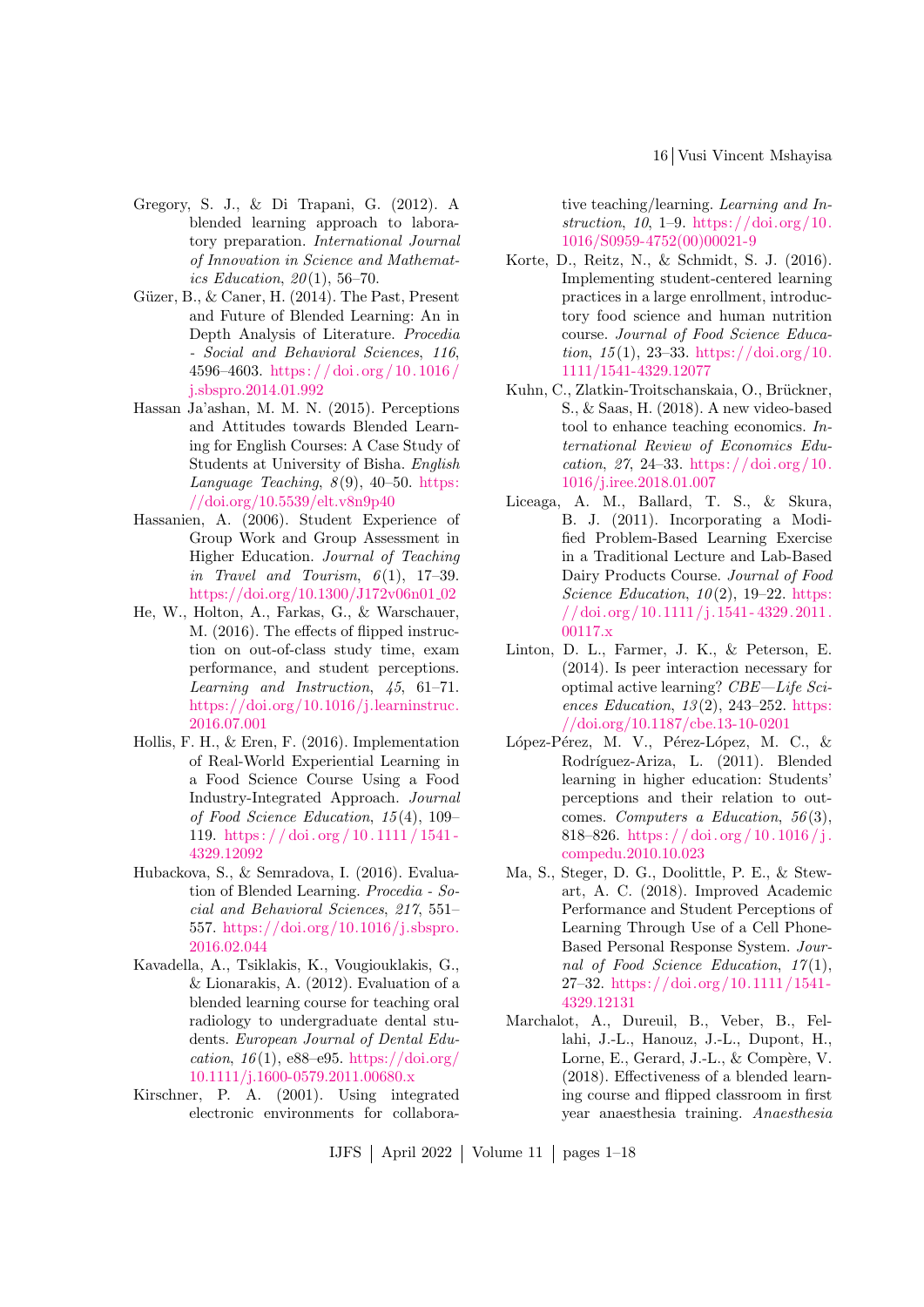Critical Care and Pain Medicine,  $37(5)$ , 411–415. https://doi.org/10.1016/j. [accpm.2017.10.008](https://doi.org/10.1016/j.accpm.2017.10.008)

- <span id="page-16-4"></span>Mason, G., Shuman, T., & Cook, K. (2013). Inverting (Flipping) Classrooms – Advantages and Challenges. 2013 ASEE Annual Conference and Exposition Proceedings,  $23.828.1 - 23.828.21$ . https://doi. [org/10.18260/1-2-19842](https://doi.org/10.18260/1-2-19842)
- <span id="page-16-1"></span>Meyer, S., Wohlers, S., & Marshall, B. (2014). Blended learning: Student experiences. Rhetoric and Reality: Critical perspectives on educational technology, 89–98.
- <span id="page-16-8"></span>Mshayisa, V. V. (2020). Students' perceptions of Plickers and crossword puzzles in undergraduate studies. Journal of Food Science Education,  $19(2)$ ,  $49-58$ . [https://](https://doi.org/10.1111/1541-4329.12179) [doi.org/10.1111/1541-4329.12179](https://doi.org/10.1111/1541-4329.12179)
- <span id="page-16-5"></span>Nouri, J. (2016). The flipped classroom: for active, effective and increased learning – especially for low achievers. International Journal of Educational Technology in Higher Education, 13 (33), 1–10. [https: / /doi. org / 10. 1186 / s41239 - 016 -](https://doi.org/10.1186/s41239-016-0032-z) [0032-z](https://doi.org/10.1186/s41239-016-0032-z)
- <span id="page-16-2"></span>Okaz, A. A. (2015). Integrating Blended Learning in Higher Education. Procedia - Social and Behavioral Sciences, 186, 600– 603. [https://doi.org/10.1016/j.sbspro.](https://doi.org/10.1016/j.sbspro.2015.04.086) [2015.04.086](https://doi.org/10.1016/j.sbspro.2015.04.086)
- <span id="page-16-12"></span>Olivier, J. (2016). Blended learning in a firstyear language class: Evaluating the acceptance of an interactive learning environment. Literator,  $37(2)$ . [https://doi.](https://doi.org/10.4102/lit.v37i2.1288) [org/10.4102/lit.v37i2.1288](https://doi.org/10.4102/lit.v37i2.1288)
- <span id="page-16-6"></span>Olmos, G., Ruiz-torres, M., Calleros, L., Cortés, M., De Frutos, S., Ospina, R., & Rodríguez-Puyol, M. (2014). Elaboració i ocupació de materials didàctics per a millorar l'ensenyament pràctic en l'assignatura de fisiologia humana en el grau de ciències de l'activitat física i de l'esport. avaluació de resultats. RUSC. Universities and Knowledge Society Journal, (11). [https://doi.org/10.](https://doi.org/10.7238/rusc.v11i1.1757) [7238/rusc.v11i1.1757](https://doi.org/10.7238/rusc.v11i1.1757)
- <span id="page-16-9"></span>Osborne, D. M., Byrne, J. H., Massey, D. L., & Johnston, A. N. B. (2018). Use of online asynchronous discussion boards to engage students, enhance critical thinking,

and foster staff-student/student-student collaboration: A mixed method study. Nurse Education Today, 70 (november), 40–46. [https://doi.org/10.1016/j.nedt.](https://doi.org/10.1016/j.nedt.2018.08.014) [2018.08.014](https://doi.org/10.1016/j.nedt.2018.08.014)

- <span id="page-16-10"></span>Owston, R., York, D., & Murtha, S. (2013). Student perceptions and achievement in a university blended learning strategic initiative. The Internet and Higher Education, 18, 38–46. https://doi.org/10. [1016/j.iheduc.2012.12.003](https://doi.org/10.1016/j.iheduc.2012.12.003)
- <span id="page-16-0"></span>Pillay, R., & Gerrard, P. (2014). Implementing a "blended learning approach" in a social work course: The perceptions of firstyear students at a South African University. Social Work/Maatskaplike Werk,  $47(4)$ , 497-510. https://doi.org/10. [15270/47-4-118](https://doi.org/10.15270/47-4-118)
- <span id="page-16-3"></span>Poon, J. (2013). Blended learning: an institutional approach for enhancing students' learning experiences. Journal of online learning and teaching,  $9(2)$ ,  $271-288$ .
- <span id="page-16-11"></span>Posey, L., & Pintz, C. (2017). Transitioning a bachelor of science in nursing program to blended learning: Successes, challenges and outcomes. Nurse Education in Practice, 26, 126–133. https://doi.org/10. [1016/j.nepr.2016.10.006](https://doi.org/10.1016/j.nepr.2016.10.006)
- <span id="page-16-13"></span>Rocca, C. L., Margottini, M., & Capobianco, R. (2014). Collaborative Learning in Higher Education. Open Journal of Social Sciences, 2, 61–66. https://doi.org/10. [4236/jss.2014.22009](https://doi.org/10.4236/jss.2014.22009)
- <span id="page-16-7"></span>Scager, K., Boonstra, J., Peeters, T., Vulperhorst, J., & Wiegant, F. (2016). Collaborative Learning in Higher Education: Evoking Positive Interdependence (J. Knight, Ed.). CBE—Life Sciences Education,  $15(4)$ , ar69. [https://doi.org/](https://doi.org/10.1187/cbe.16-07-0219) [10.1187/cbe.16-07-0219](https://doi.org/10.1187/cbe.16-07-0219)
- <span id="page-16-15"></span>Shantakumari, N., & Sajith, P. (2014). A Study of Student's Perceptions of Blended Learning in certificate courses of Gulf Medical University. Proceedings of the 6th Annual Scientific Meeting of Gulf Medical University, 183–194.
- <span id="page-16-14"></span>Shu, H., & Gu, X. (2018). Determining the differences between online and face-to-face student–group interactions in a blended learning course. The Internet and Higher